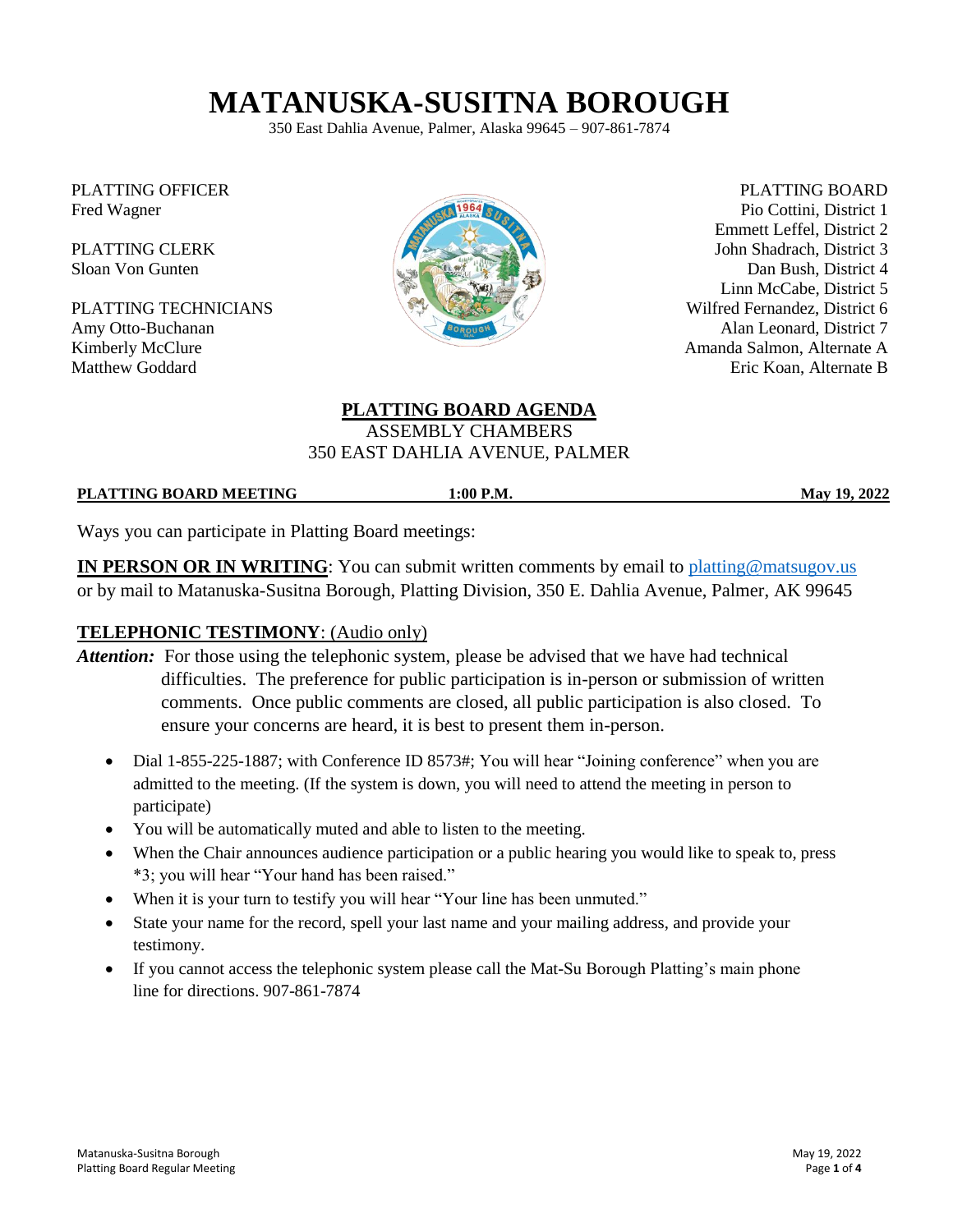## **1. CALL TO ORDER**

- A. Roll Call and Determination of Quorum (by Secretary)
- B. Pledge of Allegiance
- C. Approval of Agenda
- **2. APPROVAL OF MINUTES**
	- **A.** April 21, 2022

## **3. AUDIENCE PARTICIPATION & PRESENTATIONS**

- **A. PERSONS TO BE HEARD (**Three minutes per person for Items not scheduled for public hearing)
- **4. UNFINISHED BUSINESS (None)**
- **5. RECONSIDERATIONS/APPEALS (None)**

# **6. PUBLIC HEARINGS**

- *Platting Board Chair to read the Ex-Parte & Interest Memo.*
	- **A. LAURIE CHIPMAN:** The request is to create one lot from Lots 1-4, Block 1 and Lots 1-4, Block 2, Meadowland Park Estates, Plat No. 83-88 and vacate the right-of-way of S. Derby Drive, to be known as **CHIPMAN ACRES**, containing 9.5 acres +/-. The petitioner is dedicating additional right-of-way in the southwest corner to facilitate further construction to the west of E. Republican Way which is currently encumbered by multiple power poles. The property is located directly north of E. Republican Way, east of S. Bodenburg Spur and south of S. Bodenburg Loop (Tax ID #2482B001L001-L004 & 2482B02L001-L004); lying within the SE ¼ Section 34, Township 17 North, Range 02 East, Seward Meridian, Alaska. In the Butte Community Council and in Assembly District #1. Continued from the April 21, 2022 platting board hearing.
- *Platting Board Chair to read the Ex-Parte & Interest Memo.*
	- B. **JEREMY D. AND ELAINE C. RIDLON:** The request is to divide Tax Parcels A11 and A12 (Government Lots 1 and 2) into 40 lots, by a three phase Master Plan, to be known as **BEAVER FLATS MASTER PLAN**, containing 79.96 acres +/-. Petitioner will construct Borough standard streets within the existing Section Line Easement and the right-of-way of N. Duley Road and within the subdivision. This subdivision will have private roads. Parcel is located north of Big Beaver Lake, north of N. Beaver Lake Road and northwest of W. Hawk Lane (Tax ID # 17N03W04A011/A012); lying within the NE ¼ Section 04, Township 17 North, Range 03 West, Seward Meridian, Alaska. In the Big Lake Community Council and in Assembly District #5. Continued from the May 4, 2022 and March 17, 2022 platting board hearing.
- *Platting Board Chair to read the Ex-Parte & Interest Memo.*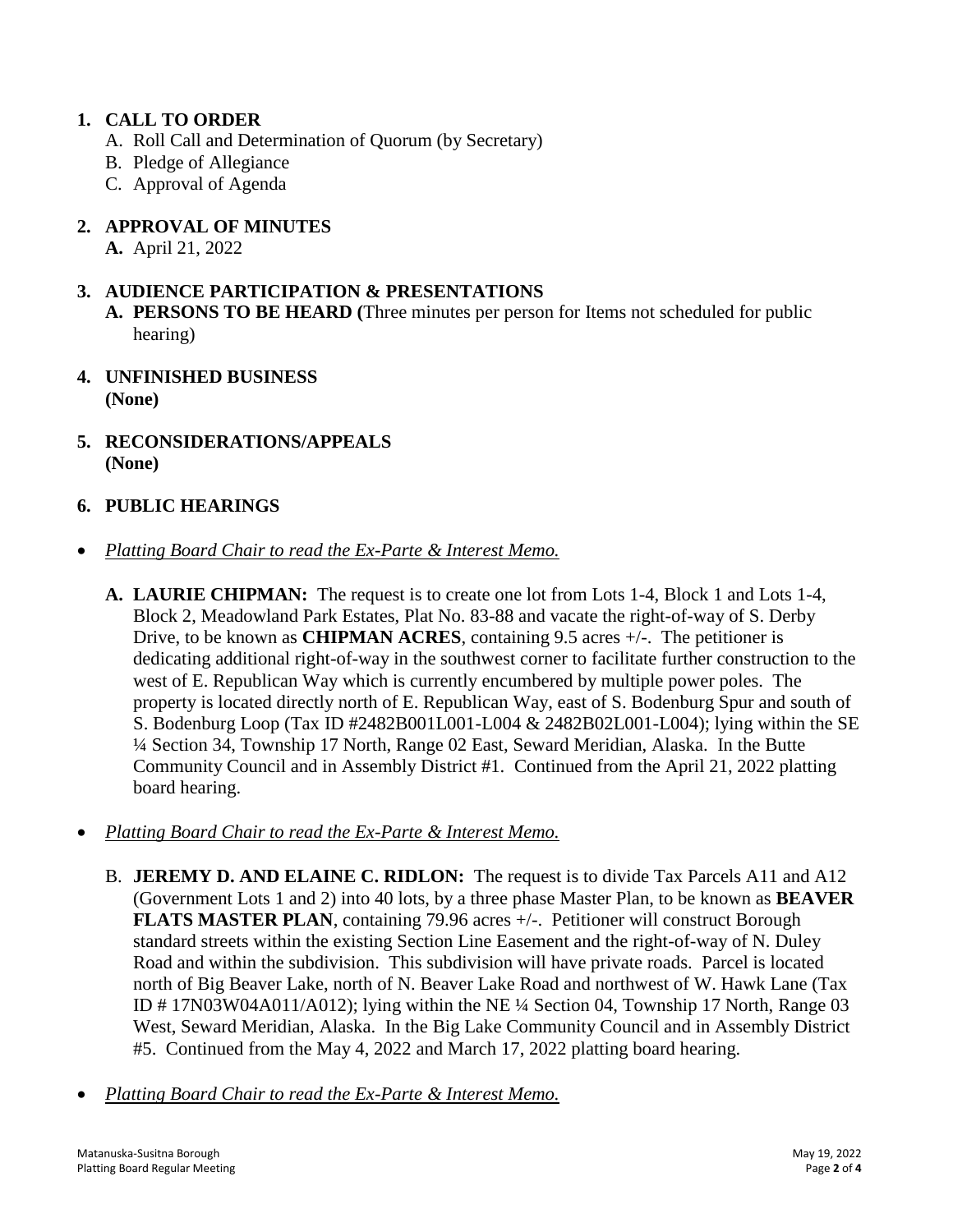- C. **WM CONSTRUCTION LLC:** The request is to divide Tax Parcel A9 into ten lots by a twophase Master Plan, to be known as **WOLF WEST MSP** containing 10 acres +/-. Petitioner will dedicate and construct interior street and cul-de-sac to Borough street standards. Parcel is located south of E. Tex-Al Drive, west of N. Engstrom Road and will be accessed by E. Amarok Avenue (Tax ID # 18N01E16A009); lying within the NE ¼ Section 16, Township 18 North, Range 01 East, Seward Meridian, Alaska. In the Fishhook Community Council and in Assembly District #6.
- *Platting Board Chair to read the Ex-Parte & Interest Memo.*
	- D. **PRECISION FRONTIERS LLC, WADE STAHLE:** The request is to divide Lot 2, Block 1, Wasilla Creek Estates, Plat No. 86-17, into six lots, to be known as **EQUESTRIAN MEADOWS**, containing 9.94 acres +/-. Petitioner will dedicate and construct a cul-de-sac to residential street standards. Parcels are located southeast of E. Jensen Road (Tax ID # 3177B01L002); lying within the SE ¼ Section 12, Township 18 North, Range 01 East, Seward Meridian, Alaska. In the Fishhook Community Council and in Assembly District #1.
- *Platting Board Chair to read the Ex-Parte & Interest Memo.*
	- E. **DENNIS E. BYLER:** The request is to divide Tax Parcel D3, Parcel 2, MSB 40-Acre Exemption 2015-19-EXM, recorded 2015-002388-0, into 31 lots and two tracts, to be known as **SOUTH BLUFFS**, containing 103.42 acres +/-. Petitioner will dedicate and construct interior streets to Borough street standards and construct the extension of W. Spruce Avenue to residential sub-collector standards. Parcel is located west of N. Church Road and north of W. Spruce Avenue (Tax ID # 18N01W31D003); lying within the SE ¼ Section 31, Township 18 North, Range 01 West, Seward Meridian, Alaska. In the Meadow Lakes Community Council and in Assembly District #7.
- *Platting Board Chair to read the Ex-Parte & Interest Memo.*
	- F. **NORTHWEST LAND INVESTMENT:** The request is to create nine lots from Parcel 1, MSB Waiver # 98-49 PWm, to be known as **RIDDLEBURG STATION,** containing 10.94 acres +/-. All lots will take access from the proposed internal street. The property is located south of W. Seldon Road, west of N. Lucille Street, and directly north of W. Spruce Avenue (Tax ID # 18N01W33D008); within the SE ¼ Section 33, Township 18 North, Range 01 West, Seward Meridian, Alaska. In the Tanaina Community Council and in Assembly District #6.

# **7. ITEMS OF BUSINESS & MISCELLANEOUS**

**A. Presentation on SCM Updates by Alex Strawn.**

# **8. PLATTING STAFF & OFFICER COMMENTS**

- A. Adjudicatory (*if needed*)
	- *Definition: Law. To hear and settle an issue or a question regarding code.*
- B. Upcoming Platting Board Agenda Items (*Staff: Fred Wagner & Clerk: Sloan Von Gunten*)
	- Introduction for June 2, 2022 Platting Board Hearing (*Informational Only – Subject to change)*